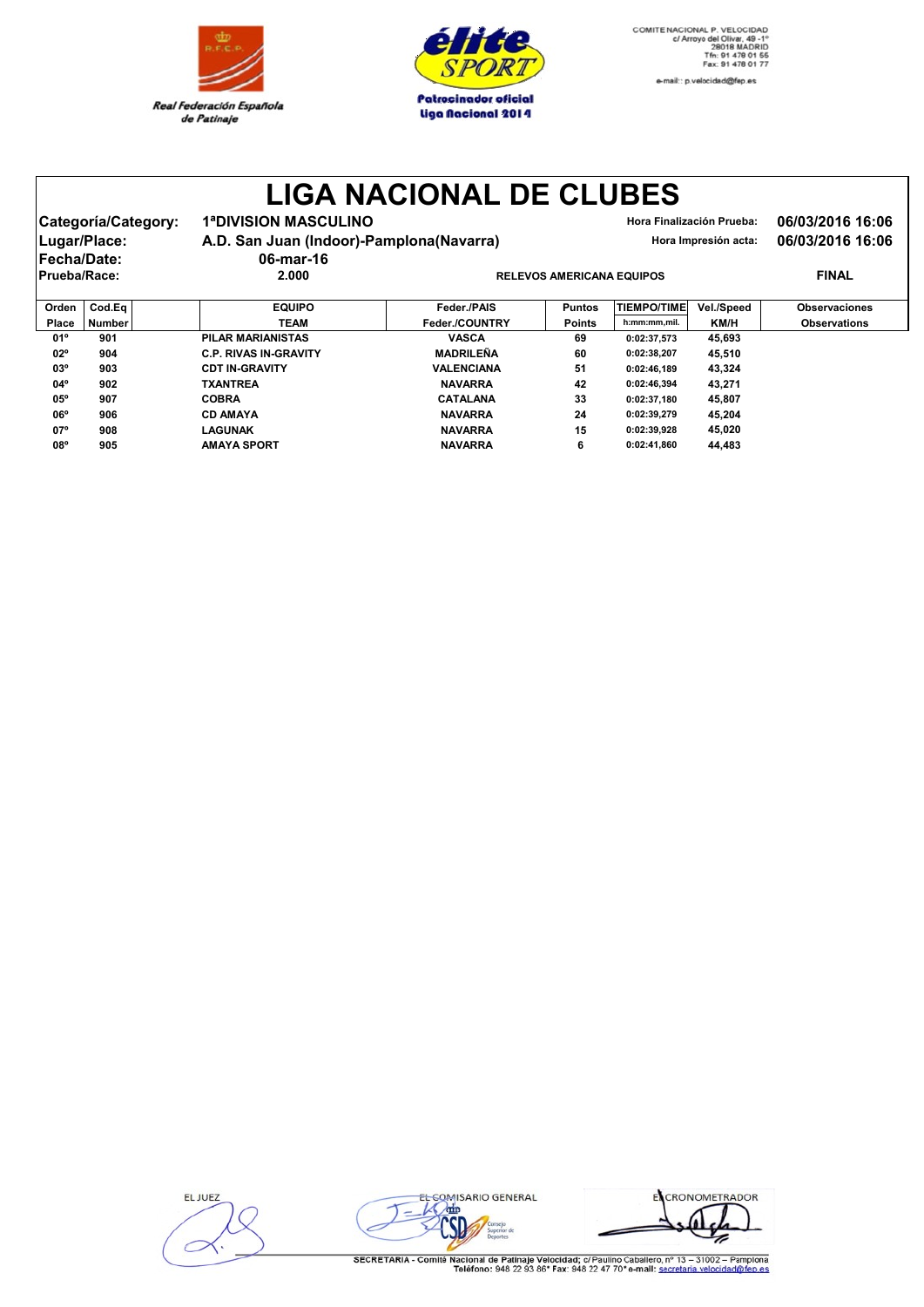



e-mail:: p.velocidad@fep.es

## **LIGA NACIONAL DE CLUBES**

**Fecha/Date: 6-mar.-16**

**Categoría/Category: 1ªDIVISION MASCULINO Hora Finalización Prueba: 06/03/2016 16:06** Lugar/Place: **A.D. San Juan (Indoor)-Pamplona(Navarra)***Mora Impresión acta:* **06/03/2016 16:06** 

 $R$  **PRIECANA EQUIPOS PINAL** 

|                | Orden Cod.Eq. | Patinador                          | <b>EQUIPO</b>                          | Feder./PAIS       | <b>Puntos</b> | <b>TIEMPO/TIME</b> | Vel./Speed | <b>Observaciones</b> |
|----------------|---------------|------------------------------------|----------------------------------------|-------------------|---------------|--------------------|------------|----------------------|
|                | Orden Team C. | <b>Skater</b>                      | <b>TEAM</b>                            | Feder./COUNTRY    | Points        | h:mm:mm,mil.       | KM/H       | <b>Observations</b>  |
| 1 <sup>°</sup> | 63            | ALEMAN SANCHEZ, ALBERTO            | <b>PILAR MARIANISTAS</b>               | <b>VASCA</b>      | 13,8          | 0:02:37,573        | 45,693     |                      |
| 1 <sup>°</sup> | 64            | <b>GARCIA GARCIA, SERGIO BORJA</b> | PILAR MARIANISTAS                      | <b>VASCA</b>      | 13,8          |                    |            |                      |
| 1 <sup>°</sup> | 65            | <b>MUGICA GOITIA, IKER</b>         | PILAR MARIANISTAS                      | <b>VASCA</b>      | 13,8          |                    |            |                      |
| 1 <sup>°</sup> | 66            | PEULA CABELLO, PATXI               | PILAR MARIANISTAS                      | <b>VASCA</b>      |               |                    |            |                      |
| 1 <sup>°</sup> | 67            | SANCHEZ DEL BAÑO, JONATHAN         | PILAR MARIANISTAS                      | <b>VASCA</b>      | 13,8<br>13,8  |                    |            |                      |
| 2º             | 82            | <b>BARATA CARBAJAL, GABRIEL</b>    | <b>C.P. RIVAS IN-GRAVITY MADRILENA</b> |                   | 15            | 0:02:38,207        | 45,510     |                      |
| 2º             | 83            | <b>BARRIGA MOLINA, FRANCISCO</b>   | <b>C.P. RIVAS IN-GRAVITY MADRILENA</b> |                   | 15            |                    |            |                      |
| 2º             | 84            | <b>FERNANDEZ CANTERO, JORGE</b>    | <b>C.P. RIVAS IN-GRAVITY MADRILENA</b> |                   | 15            |                    |            |                      |
| 2º             | 85            | <b>GARRIDO MONTERO, MARIO</b>      | <b>C.P. RIVAS IN-GRAVITY MADRILEÑA</b> |                   | 15            |                    |            |                      |
| 3º             | 77            | <b>LANDETE MARQUINA, EUGENIO</b>   | <b>CDT IN-GRAVITY</b>                  | <b>VALENCIANA</b> | 10,2          | 0:02:46,189        | 43,324     |                      |
| 3º             | 78            | <b>LOPEZ LOPEZ, JORDI</b>          | <b>CDT IN-GRAVITY</b>                  | VALENCIANA        | 10,2          |                    |            |                      |
| 3º             | 79            | <b>MARTINEZ CORZO, BORJA</b>       | <b>CDT IN-GRAVITY</b>                  | VALENCIANA        | 10,2          |                    |            |                      |
| 3º             | 80            | <b>MARTINEZ MASAROCA, ROBERTO</b>  | <b>CDT IN-GRAVITY</b>                  | VALENCIANA        | 10,2          |                    |            |                      |
| 3º             | 81            | NAVARRO FERNANDEZ, BORJA           | <b>CDT IN-GRAVITY</b>                  | <b>VALENCIANA</b> | 10,2          |                    |            |                      |
| 4º             | 68            | <b>BENEITEZ GONZÁLEZ, AARON</b>    | <b>TXANTREA</b>                        | <b>NAVARRA</b>    | 8,4           | 0:02:46,394        | 43,271     |                      |
| 4º             | 71            | <b>GALAR ORRIO, IVAN</b>           | <b>TXANTREA</b>                        | <b>NAVARRA</b>    | 8,4           |                    |            |                      |
| 4º             | 72            | <b>GARCIA CATALAN, J. IGNACIO</b>  | <b>TXANTREA</b>                        | <b>NAVARRA</b>    | 8,4           |                    |            |                      |
| 4º             | 73            | <b>GARCIA GORRICHO, ADRIAN</b>     | <b>TXANTREA</b>                        | <b>NAVARRA</b>    | 8,4           |                    |            |                      |
| 4º             | 74            | <b>TORRANO MORENO, RUBÉN</b>       | <b>TXANTREA</b>                        | <b>NAVARRA</b>    | 8,4           |                    |            |                      |
| 5º             | 105           | JULVEZ IBAÑEZ, PABLO               | <b>COBRA</b>                           | <b>CATALANA</b>   | 6,6           | 0:02:37,180        | 45,807     |                      |
| 5º             | 107           | <b>VALLVERDU IMBERNON, ROGER</b>   | <b>COBRA</b>                           | <b>CATALANA</b>   | 6,6           |                    |            |                      |
| 5º             | 217           | LLOP IZQUIERDO, NIL                | <b>COBRA</b>                           | <b>CATALANA</b>   | 6,6           |                    |            |                      |
| 5º             | 215           | <b>HEREDIA BARBA, RAFAEL</b>       | <b>COBRA</b>                           | <b>CATALANA</b>   | 6,6           |                    |            |                      |
| 5º             | 212           | <b>BARBERA PERALEDA, STEPHANE</b>  | <b>COBRA</b>                           | <b>CATALANA</b>   | 6,6           |                    |            |                      |
| 6º             | 99            | <b>GARCIA OTAZU, MIKEL</b>         | <b>CD AMAYA</b>                        | <b>NAVARRA</b>    | 4,8           | 0:02:39,279        | 45,204     |                      |
| 6º             | 96            | BAZTÁN ABANSÉS, UNAI               | <b>CD AMAYA</b>                        | <b>NAVARRA</b>    | 4,8           |                    |            |                      |
| 6º             | 103           | <b>MILAGROS HERCE, DANIEL</b>      | <b>CD AMAYA</b>                        | <b>NAVARRA</b>    | 4,8           |                    |            |                      |
| 6º             | 97            | <b>BENALI ITOIZ, MIKEL</b>         | <b>CD AMAYA</b>                        | <b>NAVARRA</b>    | 4,8           |                    |            |                      |
| 6º             | 104           | POSADA GUERRA, IVAN                | <b>CD AMAYA</b>                        | NAVARRA           | 4,8           |                    |            |                      |
| 7º             | 108           | AMILLANO ZURBANO, ASIER            | LAGUNAK                                | <b>NAVARRA</b>    | 3             | 0:02:39,928        | 45,020     |                      |
| 7º             | 109           | <b>CHAMORRO ALDASORO, ANDER</b>    | LAGUNAK                                | <b>NAVARRA</b>    | 3             |                    |            |                      |
| 7º             | 112           | PERALES ULLIBARRI, JOSU            | LAGUNAK                                | <b>NAVARRA</b>    | 3             |                    |            |                      |
| 7º             | 114           | VALENCIA BAQUEDANO, PABLO          | LAGUNAK                                | <b>NAVARRA</b>    | 3             |                    |            |                      |
| 7º             | 115           | VILLALOBOS HERNAZ, UNAI            | LAGUNAK                                | <b>NAVARRA</b>    | 3             |                    |            |                      |
| 8º             | 88            | <b>GARCIA DELGADO, IKER</b>        | <b>AMAYA SPORT</b>                     | <b>NAVARRA</b>    | 1,2           | 0:02:41,860        | 44,483     |                      |
| 8º             | 89            | <b>IBERO ORTEGA, IBAI</b>          | <b>AMAYA SPORT</b>                     | <b>NAVARRA</b>    | 1,2           |                    |            |                      |
| 8º             | 91            | PARRA ERICE, ALEJANDRO             | AMAYA SPORT                            | <b>NAVARRA</b>    | 1,2           |                    |            |                      |
| 8º             | 95            | <b>TERE LARREA, SERGIO</b>         | AMAYA SPORT                            | <b>NAVARRA</b>    | 1,2           |                    |            |                      |
| 8º             | 90            | LUGO LOPEZ, JEAN CARLO             | <b>AMAYA SPORT</b>                     | <b>NAVARRA</b>    | 1,2           |                    |            |                      |

EL JUEZ

EL COMISARIO GENERAL  $L$  orin ió

ECRONOMETRADOR z

SECRETARIA - Comité Nacional de Patinaje Velocidad; c/ Paulino Caballero, nº 13 - 31002 - Pamplona<br>Teléfono: 948 22 93 86\* Fax: 948 22 47 70\* e-mail: secretaria.velocidad@fen.es